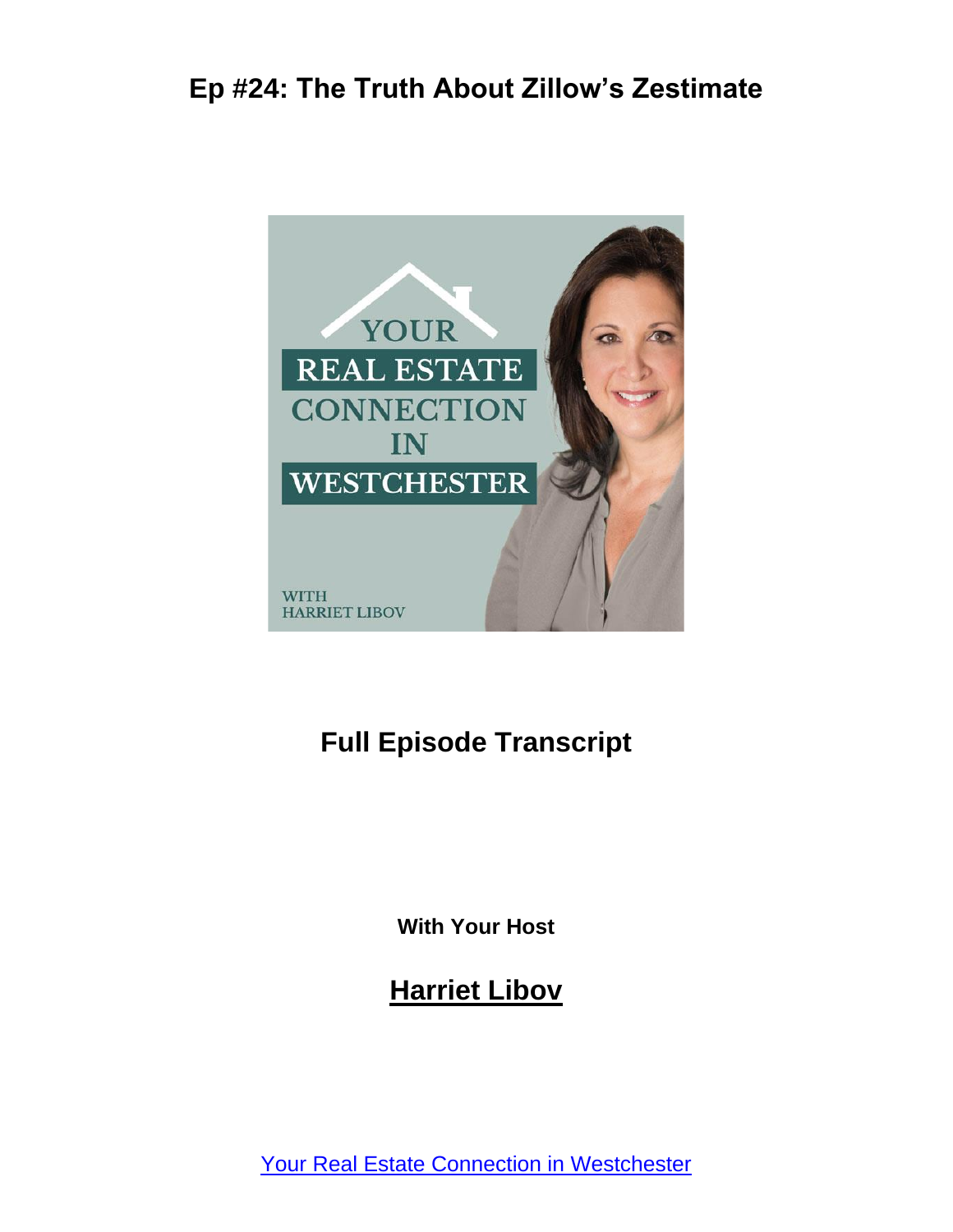Welcome to *Your Real Estate Connection in Westchester*. A show for people looking to buy or sell homes in the Northern Westchester County area. Join local real estate expert Harriet Libov as she shares her professional advice on the local real estate market, connects you with knowledgeable community residents, and gives you helpful insights behind the home buying and selling process. Now, let's dive into today's episode.

The Zestimate on Zillow is one of the most brilliant marketing tools I have ever seen in real estate. The term is used casually by everyone if they're a homeowner or a buyer as if it's a truly educated opinion of value from a top real estate agent that has market expertise or a licensed appraiser rather than an algorithm, or as Zillow calls it a home valuation model.

Zillow's popularity in general is all marketing driven. Ask any real estate agent and they will tell you Zillow is one of the most archaic sites technology wise. It can be wildly inaccurate and unresponsive to making changes when inaccuracies happen that can be truly unfair to sellers.

Municipalities, school districts, assessment and taxes need to be checked and cannot be taken as gospel on Zillow. But their marketing makes it feel like gospel. I will be doing this episode solo. I hope when I'm done you will have a better perspective of how much credibility this home valuation model has when pricing a home. Let's settle in and learn more about this popular phenomenon.

I have been selling real estate for over 20 years in balanced markets, buyers' markets, and now this crazy post COVID seller's market. As Zillow grew in popularity, so did the Zestimate. The term is ubiquitous for anyone interested in real estate. This well marketed model for valuation can be wildly inaccurate or closer to real value and varies from market to market.

Zillow writes on their site, "The Zestimate's accuracy depends on the availability of data in a home's area. Some areas have more detailed home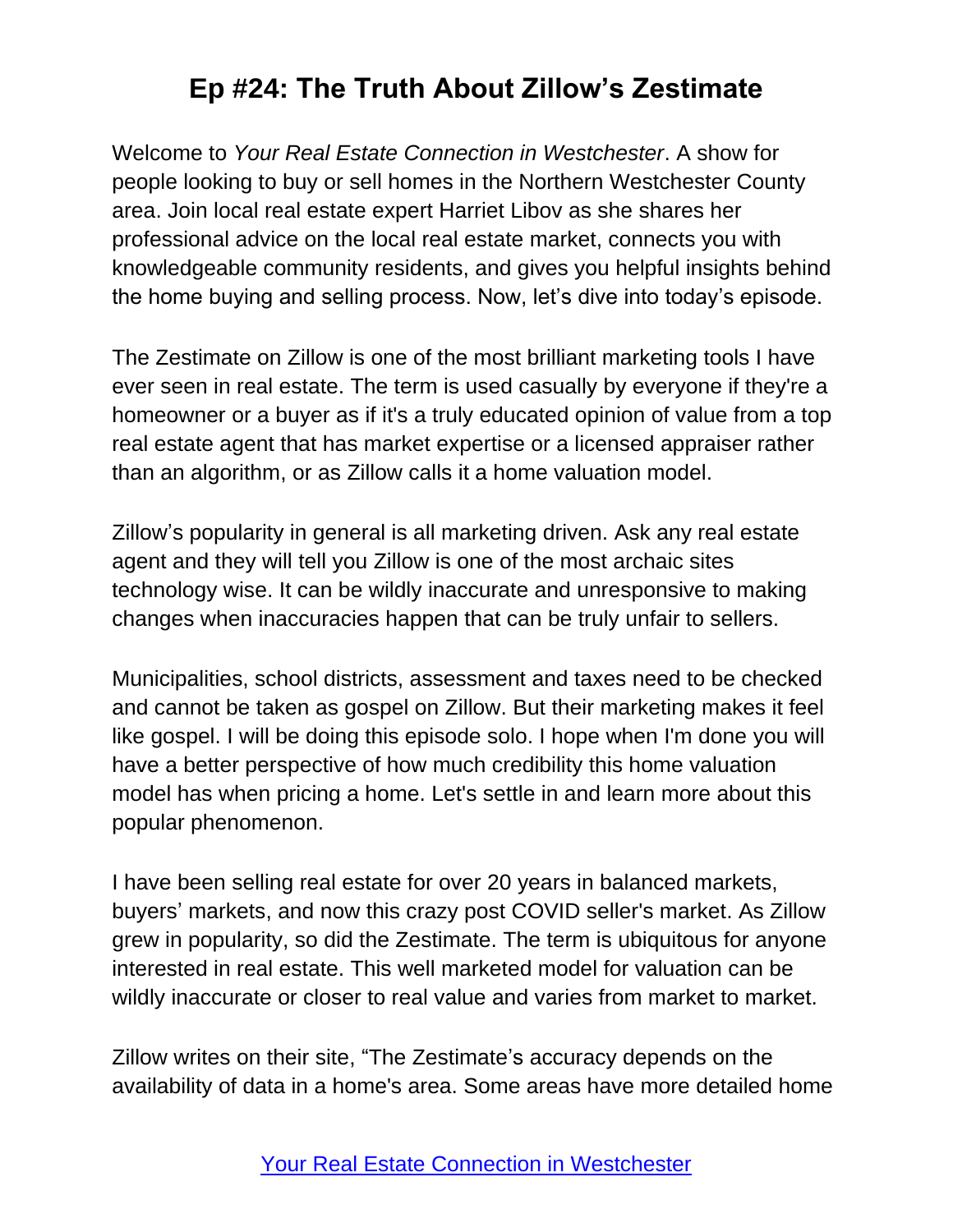information available, such as square footage, number of bedrooms and bathrooms, and others do not. The more data available, the more accurate the Zestimate value will be."

In my market in Northern Westchester where excellent public schools and beautiful land are the driving force for successful New Yorkers, the sweet spot of home prices starts at \$1 million and ranges up to \$2 million. Zillow says that in New York state, 94% of Zestimate prices are within 10% of the sale price. So if you're selling a \$2 million home, a 10% error is a \$200,000 difference.

In this current post COVID seller's market, I rarely hear the Zestimate mentioned, whether it's a listing appointment for a seller or focusing on a purchase with a buyer. All the rules have gone out the window in this market. My job is to educate the clients as best I can with pending prices. But the house is worth what a buyer is willing to pay. That could be hundreds of thousands over asking in Westchester County.

So then how can a Zestimate be correct in a rising market before it's converted into a sale price? Zillow doesn't know if a house had one offer or 20 offers. Overall, sellers look at a high Zestimate and expect to hear that price when an agent is coming up with a list price to sell. They are disappointed that it's not worth what they thought it was. It can make for a hard conversation if a real estate agent doesn't believe the home is worth have anywhere near those online Zestimates.

In a balanced market if the Zestimate is high, sellers look at the Zestimate as real data to hold firm on their price when they're negotiating. It can get in the way of putting a fair deal together. If I tell them their house is worth more than the Zestimate then they want Zillow to raise theirs estimate so the potential buyers aren't swayed by this online information. That's another hard conversation as updating the information is not always successful.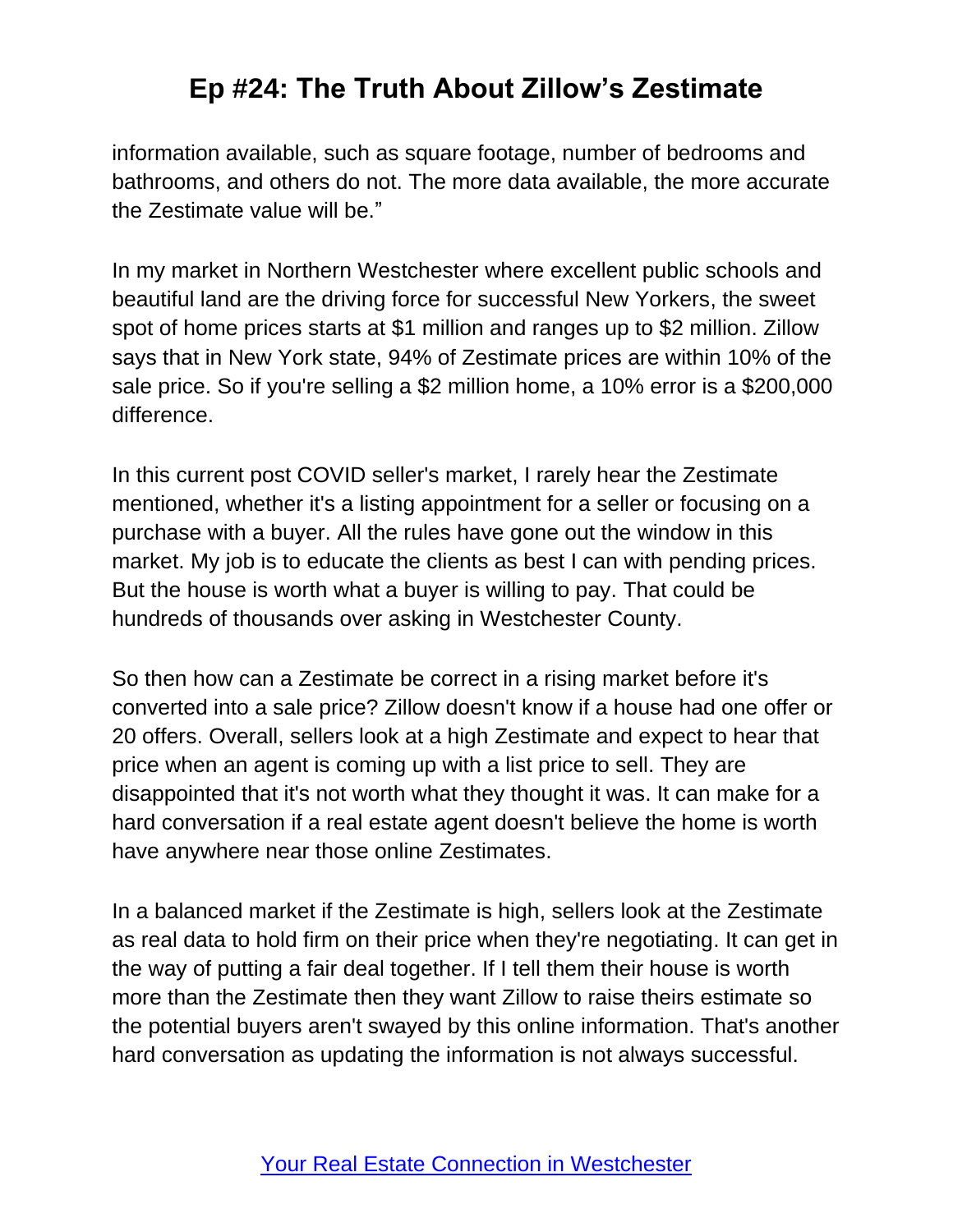So what is this information that Zillow uses to value properties? Hundreds of factors go into the calculations for these estimates, including local real estate databases, sale records over time, property records, tax records, and other sources. While accuracy is improving, an estimate on one site can be wildly different from another, such as Redfin, sometimes varying by hundreds of thousands of dollars. Individual estimates may be way over or under what a home actually lists and ultimately sells for.

As an agent that stays local and focuses on communities I know, I see all the houses that would be used in a comparable sale. Two homes may have the similar bedroom count or square footage and acreage, but the sale prices may be wildly different. I know if a house had a mold problem or cracked foundation and sold for less, but Zillow does not. It can lower the Zestimate of the house next door by tons or vice versa. A great renovation, curb appeal, and property with a high sale price will overvalue the house next door that has none of those qualities other than bedroom count, bathroom count, square footage, and acreage.

I have bank appraisers call me all the time as a local expert to help them understand these nuances and inaccuracies as they know I know my market. We all help each other. That's the beauty of being human and knowledge and not an algorithm or sending a robot inside your house. Make sense, right?

Overall, I would say online estimates help for an initial conversation, but they are never a replacement for an experienced person who can see the property and understand the real nuances behind value. If you meet with an agent and see an accurate lower estimates online on Zillow or Redfin, and you feel it could hurt you as a seller one day, Zillow, Redfin, Realtor.com will allow homebuyers to claim their home and, in some cases, update information about things like recent renovations or amenities inside the home to provide a more up to date listing.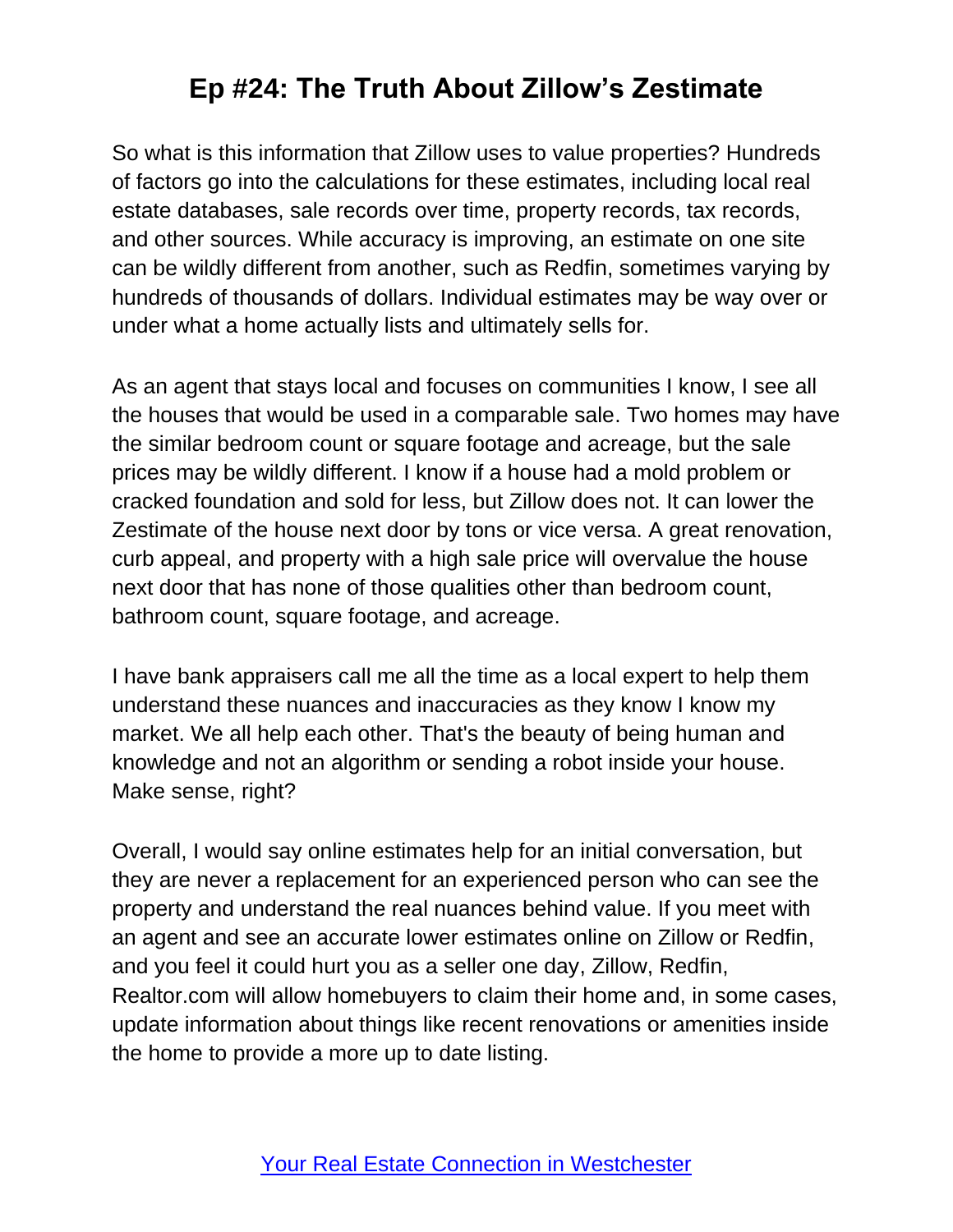Owners can see which homes are being compared with theirs. Updating a property's details won't result in an immediate change in the home Zestimate, and sometimes won't result in any change at all. For example, having a fourth bathroom may not necessarily do much for home value in your town. So inputting this information may not have any effect at all. But most sellers start talking and preparing their house for sale a year or so in advance. So checking your online estimates on Zillow, Redfin, Realtor.com and trying to keep them accurate is certainly a good idea.

Redfin emails me with an online estimate of my own home once a month and offers me a consultation with one of their agents. My best advice to you, my listeners, is don't lose sight of what a great marketing tool this is for those sites, and that they are really all now brokerage firms. Redfin agents list properties. Zillow has become a brokerage firm as well.

Do your homework, work with a local productive agent that knows their market and can advise you with their invaluable knowledge of the inventory and recent sales or deals in your neighborhood. Keep in mind that if you don't live in my market, I have the ability to network and refer you to local experts, nationally and globally. All agents are not the same. I promise you.

Thanks for listening. Next episode I will focus on getting involved in your community and young residents moving in and making great changes happen. I've seen so many of my wonderful buyers turn into outstanding members of their community, and it is heartwarming to see. Enjoy the summer. Relax and have fun until next time. I will too.

If you enjoyed today's show and don't want to miss an episode, you can subscribe on Apple podcasts, Spotify, or wherever you listen to podcasts. If you haven't already, I would really appreciate it if you would leave a rating and review to let me know what you think and to help others find *Your Real Estate Connection in Westchester*. It doesn't have to be a five star rating,